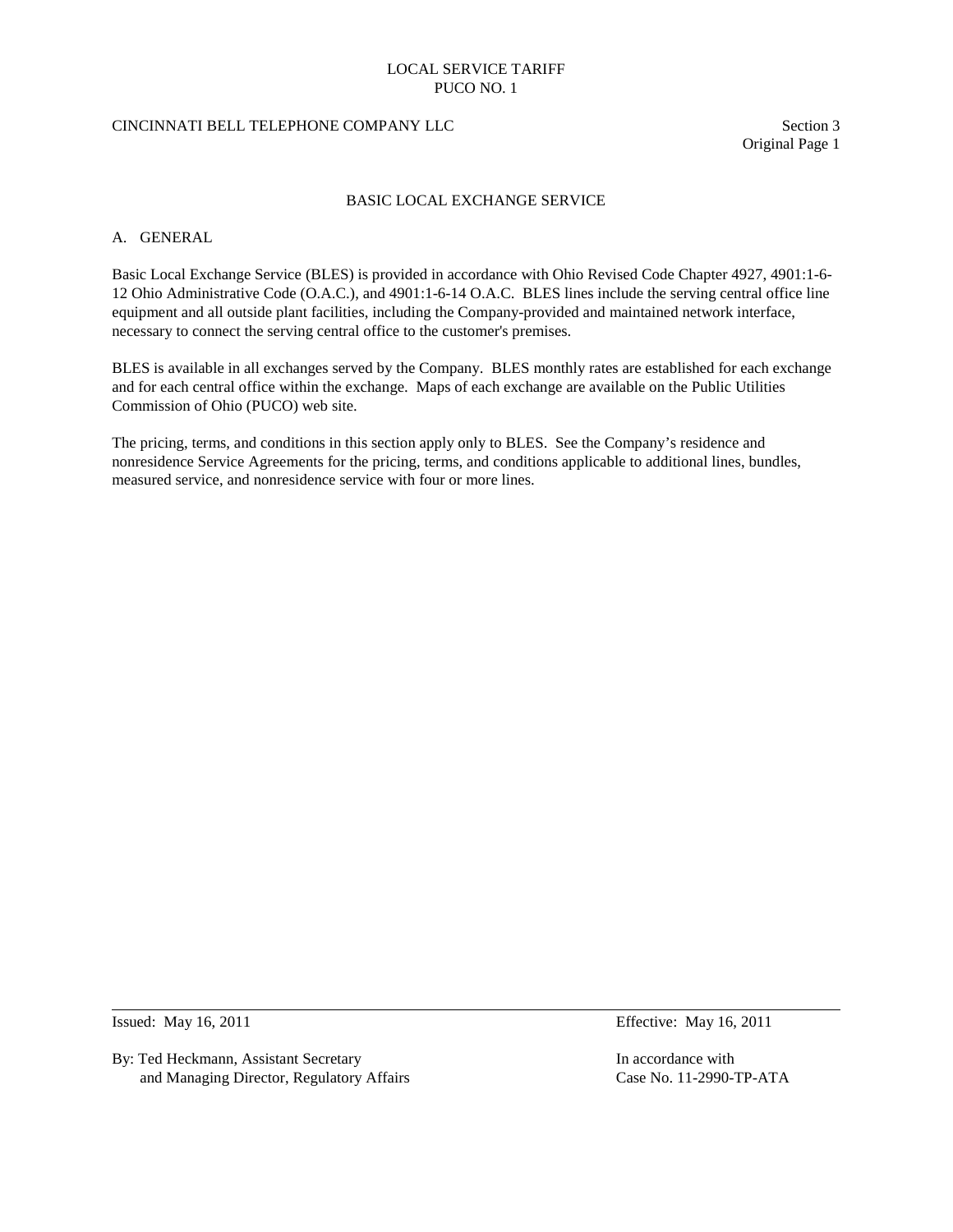### CINCINNATI BELL TELEPHONE COMPANY LLC Section 3

1st Revised Page 2 Cancels Original Page 2

#### BASIC LOCAL EXCHANGE SERVICE

#### B. TERMS AND CONDITIONS

### 1. Price Flexibility

All of the Company's exchanges have been deemed competitive and have been accorded the pricing flexibility defined in 4927.12 (B)(1) O.R.C. which caps BLES monthly rates at annual increases of no more than \$2.00 per line. The annual period is defined to begin on the anniversary date shown in part C of this section.

#### 2. Use of BLES

BLES, as distinguished from pay telephone service lines, is furnished only for use by the customer, the customer's family, employees or representatives, persons residing in the customer's household, or guests of the customer, except as the use of the service may be extended to:

Patrons, as opposed to tenants, of the customer where the use of the service by the patron is incidental to his patronage of the customer, provided no charge is made by the customer for such use.

Patrons of the customer, and to the public in general, in connection with Automatic Dialing Telephone Units arranged for the origination of calls only to preselected telephone numbers.

Another party on a different premises, to provide for the answering of calls during the customer's absence. Such a termination is furnished only with the understanding that outward calls are not to be placed from it, and on the condition that use of separate exchange service is available to the other party on the same premises.

The Company will refuse to install customer service, or to permit such service to remain on premises where the equipment is located so that the public in general, except as stated in this Part B.2., may make use of the service.

By: Ted Heckmann, Assistant Secretary **In accordance with** In accordance with and Managing Director, Regulatory Affairs Case No. 20-0257-TP-ATA

Issued: January 26, 2020 Effective: February 29, 2020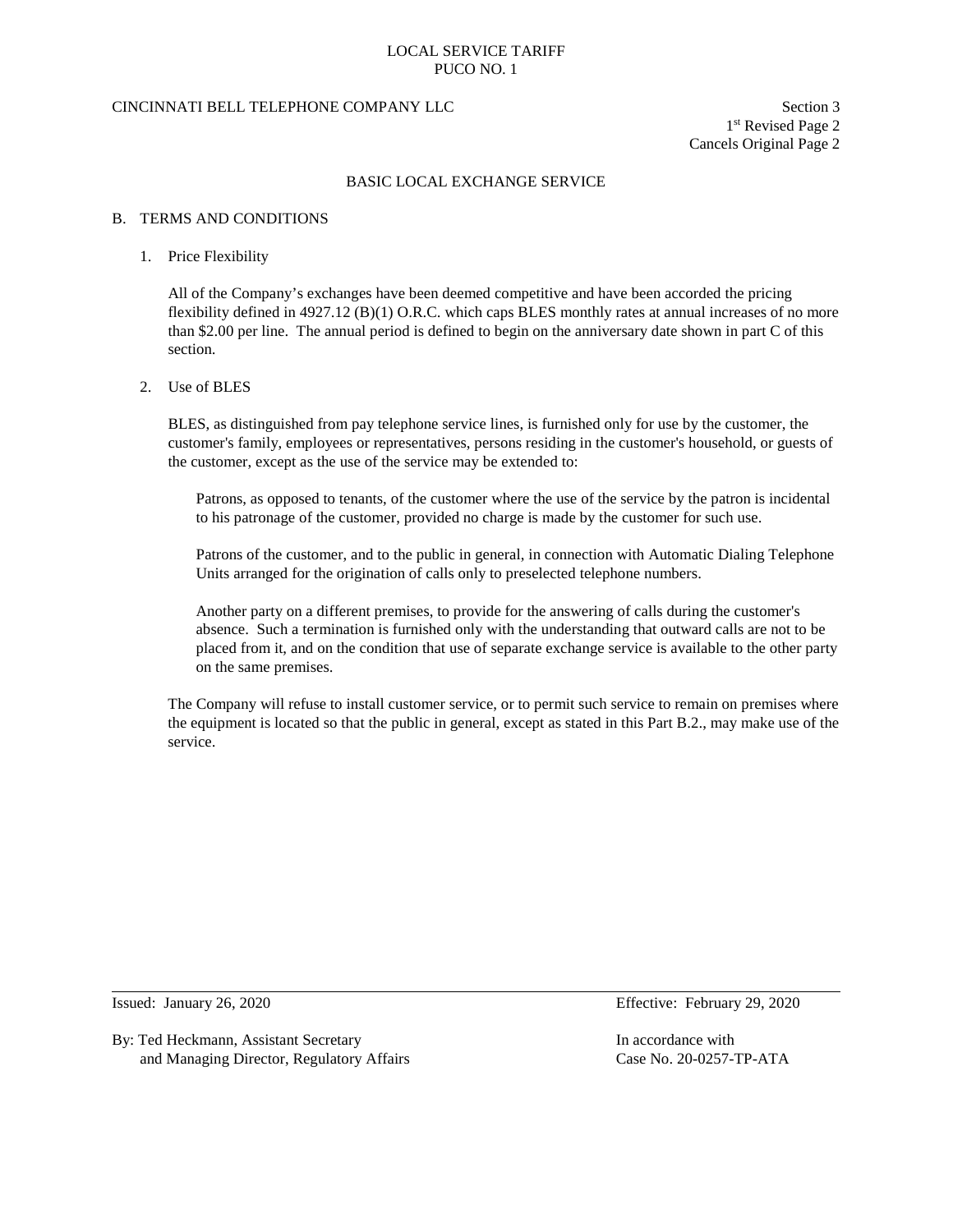### CINCINNATI BELL TELEPHONE COMPANY LLC Section 3

1st Revised Page 3 Cancels Original Page 3

#### BASIC LOCAL EXCHANGE SERVICE

#### B. TERMS AND CONDITIONS (Continued)

### 3. Local Calling Area

BLES provides flat rate local calling throughout the Basic Local Calling Area. The Basic Local Calling Area includes all of the exchanges in the Company's traditional Ohio, Kentucky, and Indiana service area plus certain other exchanges that depend on the originating exchange. (D)

- (D)
	- (D)
	- (D)

### a. Cincinnati Bell Telephone ("CBT") Exchanges

| <b>Ohio Exchanges</b> | <b>Kentucky Exchanges</b> | Indiana Exchanges    |
|-----------------------|---------------------------|----------------------|
| Bethany               | Alexandria                | Peoria               |
| <b>Bethel</b>         | <b>Boone</b>              | <b>West Harrison</b> |
| Cincinnati            | <b>Butler</b>             |                      |
| <b>Clermont</b>       | Falmouth                  |                      |
| Hamilton              | Glencoe                   |                      |
| Harrison              | Independence              |                      |
| Little Miami          | Kentucky Metropolitan     |                      |
| Newtonsville          | Walton                    |                      |
| Reily                 | Warsaw                    |                      |
| Seven Mile            | Williamstown              |                      |
| Shandon               |                           |                      |
| Williamsburg          |                           |                      |

By: Ted Heckmann, Assistant Secretary In accordance with & Senior Director Reg & Govt Affairs Case No. 21-0284-TP-ZTA

Issued: April 1, 2021 Effective: April 1, 2021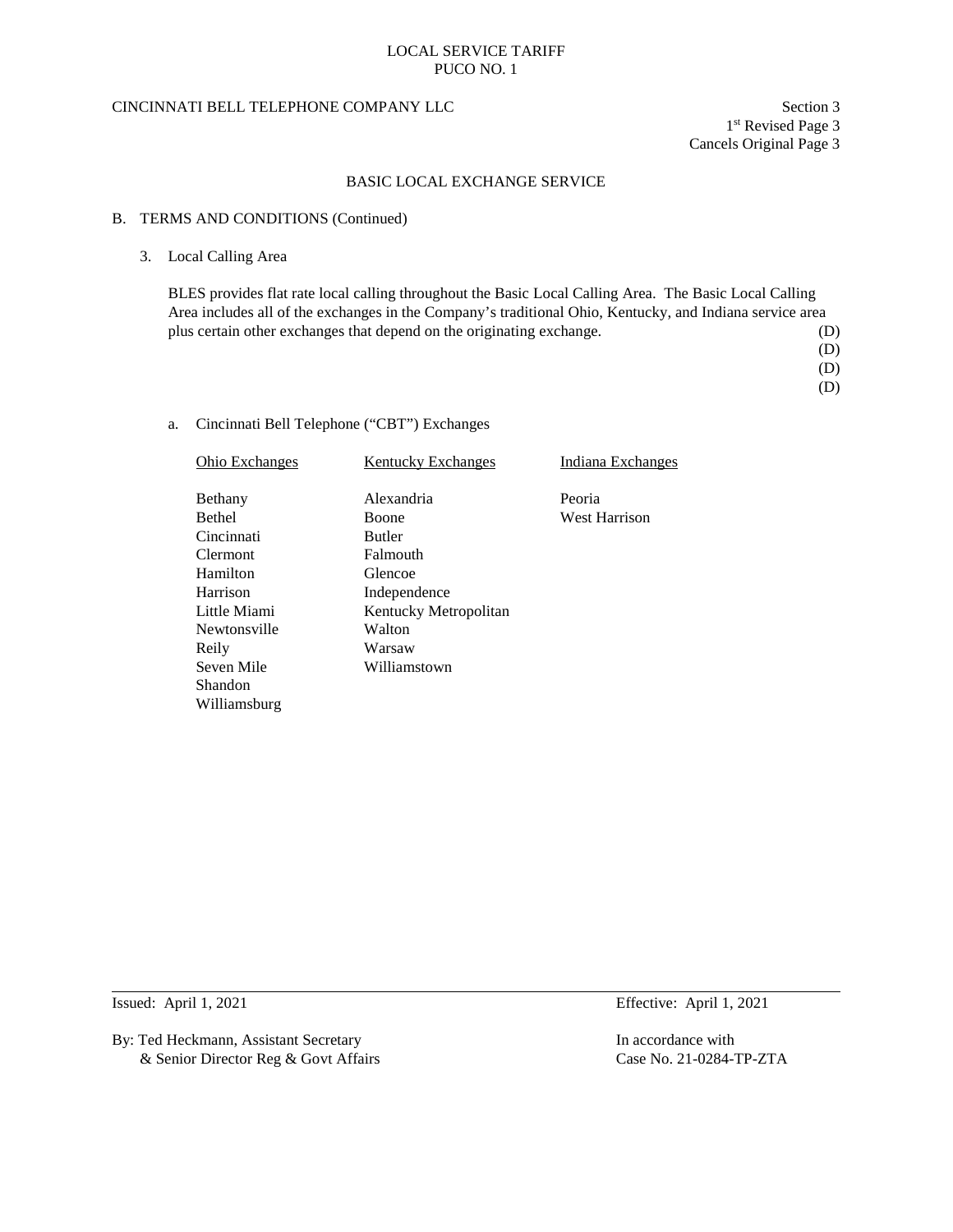## CINCINNATI BELL TELEPHONE COMPANY LLC Section 3

## BASIC LOCAL EXCHANGE SERVICE

### B. TERMS AND CONDITIONS (Continued)

# 3. Local Calling Area (Continued)

## b. Local Calling Area by Exchange

| Exchange   | <b>Basic Local Calling Area</b> | (D) |
|------------|---------------------------------|-----|
| Bethany    | All CBT Exchanges               |     |
|            | Mason                           |     |
|            |                                 |     |
| Bethel     | All CBT Exchanges               |     |
|            | Felicity                        |     |
|            | Hamersville                     |     |
|            | Mason                           |     |
| Cincinnati | All CBT Exchanges               |     |
|            | <b>Butlerville</b>              |     |
|            | Fayetteville                    |     |
|            | Felicity                        |     |
|            | Hamersville                     |     |
|            | Higginsport                     |     |
|            | Mason                           |     |
|            | Monroe                          |     |
|            | Mt. Orab                        |     |
|            | Oxford                          |     |
|            | South Lebanon                   |     |
|            | Trenton                         |     |
|            | Blanchester                     | (C) |
|            | Lebanon                         | (C) |
|            | Morrow                          | (C) |
|            | Sardinia                        | (C) |
| Clermont   | All CBT Exchanges               |     |
|            | Felicity                        |     |
|            | Hamersville                     |     |
|            | Higginsport                     |     |
|            | Mason                           |     |
|            | Mt. Orab                        |     |
|            | Fayetteville                    | (C) |
|            | Sardinia                        | (C) |
|            |                                 |     |

By: Ted Heckmann, Assistant Secretary In accordance with & Senior Director Reg & Govt Affairs Case No. 21-0284-TP-ZTA

Issued: April 1, 2021 Effective: April 1, 2021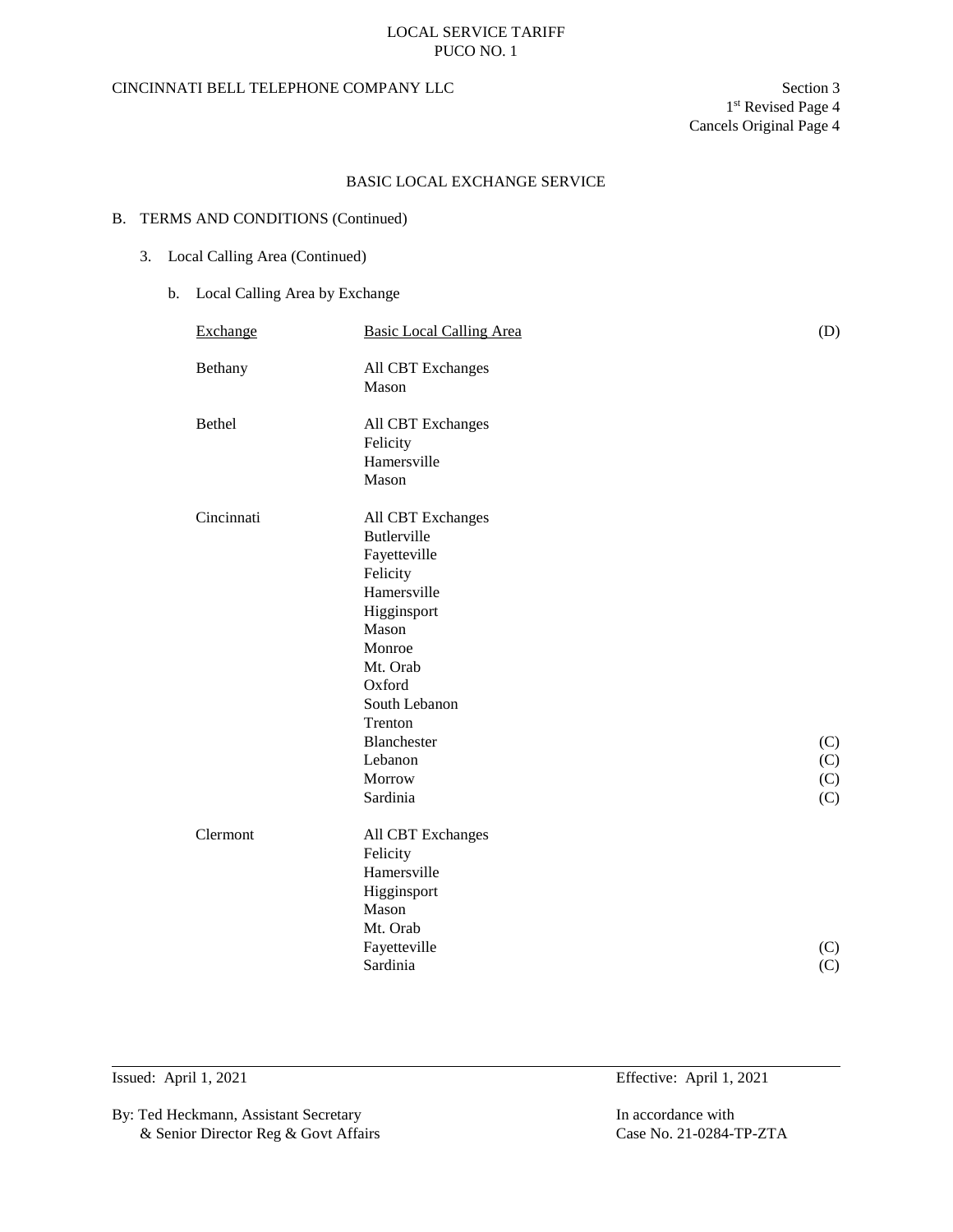## CINCINNATI BELL TELEPHONE COMPANY LLC Section 3

## BASIC LOCAL EXCHANGE SERVICE

### B. TERMS AND CONDITIONS (Continued)

# 3. Local Calling Area (Continued)

## b. Local Calling Area by Exchange (Continued)

| Exchange     | <b>Basic Local Calling Area</b>                                                      | (D)               |
|--------------|--------------------------------------------------------------------------------------|-------------------|
| Hamilton     | All CBT Exchanges<br>Mason<br>Monroe<br>Morning Sun<br>Oxford<br>Trenton             |                   |
| Harrison     | All CBT Exchanges<br>Mason                                                           |                   |
| Little Miami | All CBT Exchanges<br>Mason<br>South Lebanon<br>Blanchester<br>Fayetteville<br>Morrow | (C)<br>(C)<br>(C) |
| Newtonsville | All CBT Exchanges<br>Mason<br>Fayetteville                                           | (C)               |
| Reily        | All CBT Exchanges<br>Mason<br>Oxford                                                 | (C)               |
| Seven Mile   | All CBT Exchanges<br>Middletown<br>Trenton<br>Oxford                                 | (C)               |
| Shandon      | All CBT Exchanges<br>Mason                                                           |                   |
| Williamsburg | All CBT Exchanges<br>Mason<br>Mt. Orab<br>Sardinia                                   | (C)               |

By: Ted Heckmann, Assistant Secretary In accordance with & Senior Director Reg & Govt Affairs Case No. 21-0284-TP-ZTA

Issued: April 1, 2021 Effective: April 1, 2021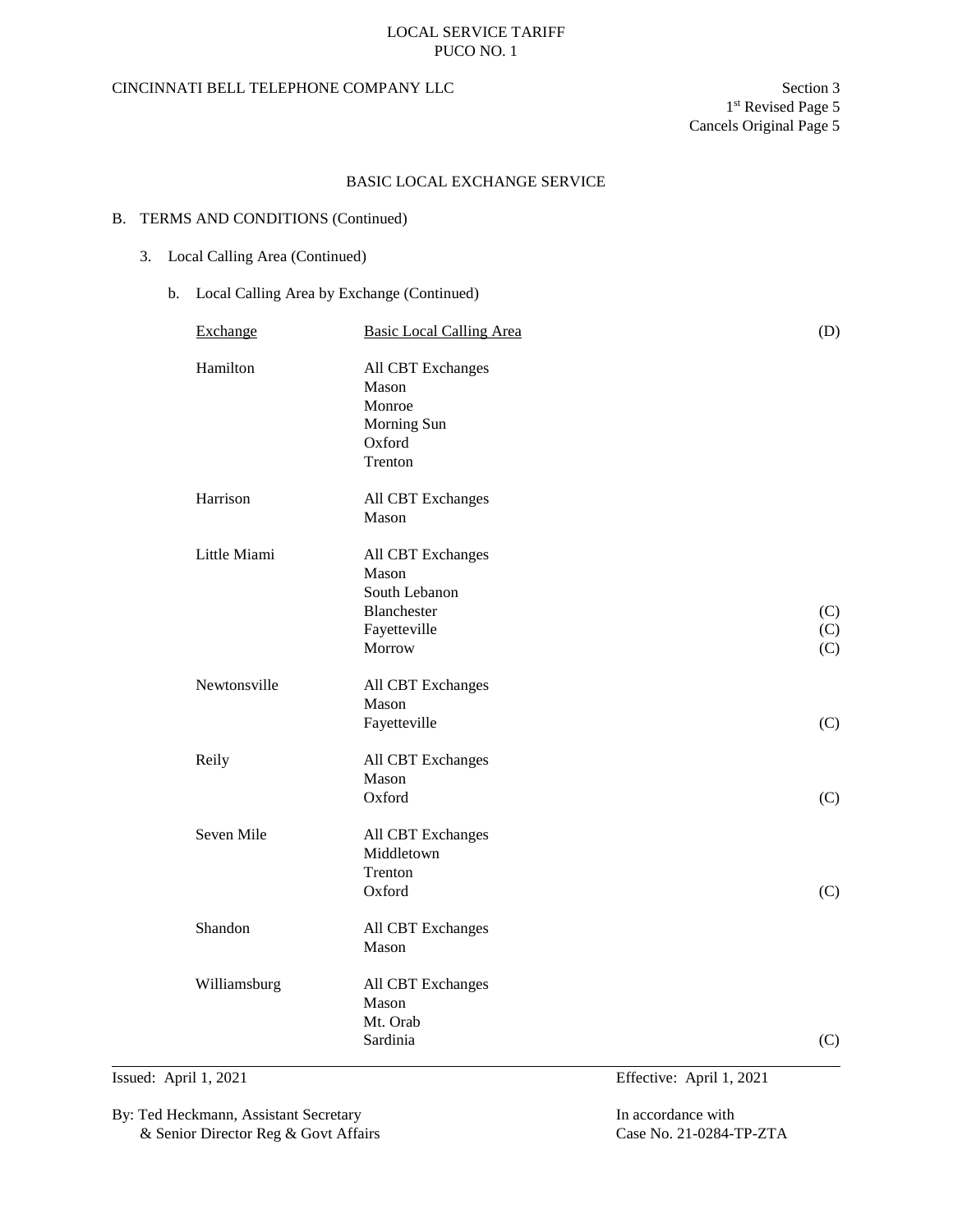# CINCINNATI BELL TELEPHONE COMPANY LLC Section 3

13th Revised Page 6 Cancels 12th Revised Page 6

## BASIC LOCAL EXCHANGE SERVICE

### C. RATES AND CHARGES

1. BLES Monthly Rates

| Exchange                                                                                                             | Residence *                               | Nonresidence            |
|----------------------------------------------------------------------------------------------------------------------|-------------------------------------------|-------------------------|
| Bethany                                                                                                              | $35.70$ (I)                               | 54.25                   |
| <b>Bethel</b>                                                                                                        | $34.20$ (I)                               | 56.00                   |
| Cincinnati<br>All central offices except Miami or Sayler Park<br>Miami or Sayler Park central offices                | $37.20$ (I)<br>$38.20$ (I)                | 52.50<br>54.25          |
| Clermont<br>Cherry Grove central office<br>Batavia, Hamlet or Tobasco central offices<br>New Richmond central office | $33.45$ (I)<br>34.45 $(I)$<br>$35.45$ (I) | 52.50<br>54.25<br>56.00 |
| Hamilton<br>Crescentville or Fairfield central offices<br>Hamilton central office                                    | $37.20$ (I)<br>$38.20$ (I)                | 52.50<br>54.25          |
| Harrison                                                                                                             | $35.70$ (I)                               | 54.25                   |
| Little Miami                                                                                                         | $35.70$ (I)                               | 54.25                   |
| Newtonsville                                                                                                         | $35.45$ (I)                               | 56.00                   |
| Reily                                                                                                                | $34.20$ (I)                               | 56.00                   |
| Seven Mile                                                                                                           | 34.20 (I)                                 | 56.00                   |
| Shandon                                                                                                              | $34.20$ (I)                               | 56.00                   |
| Williamsburg                                                                                                         | $36.70$ (I)                               | 56.00                   |
|                                                                                                                      |                                           |                         |

\* See Section 4 for Lifeline Service

By: Ted Heckmann, Sr. Director In accordance with Regulatory and Gov't Affairs Case No. 90-5013-TP-TRF

Issued: October 29, 2021 Effective: December 1, 2021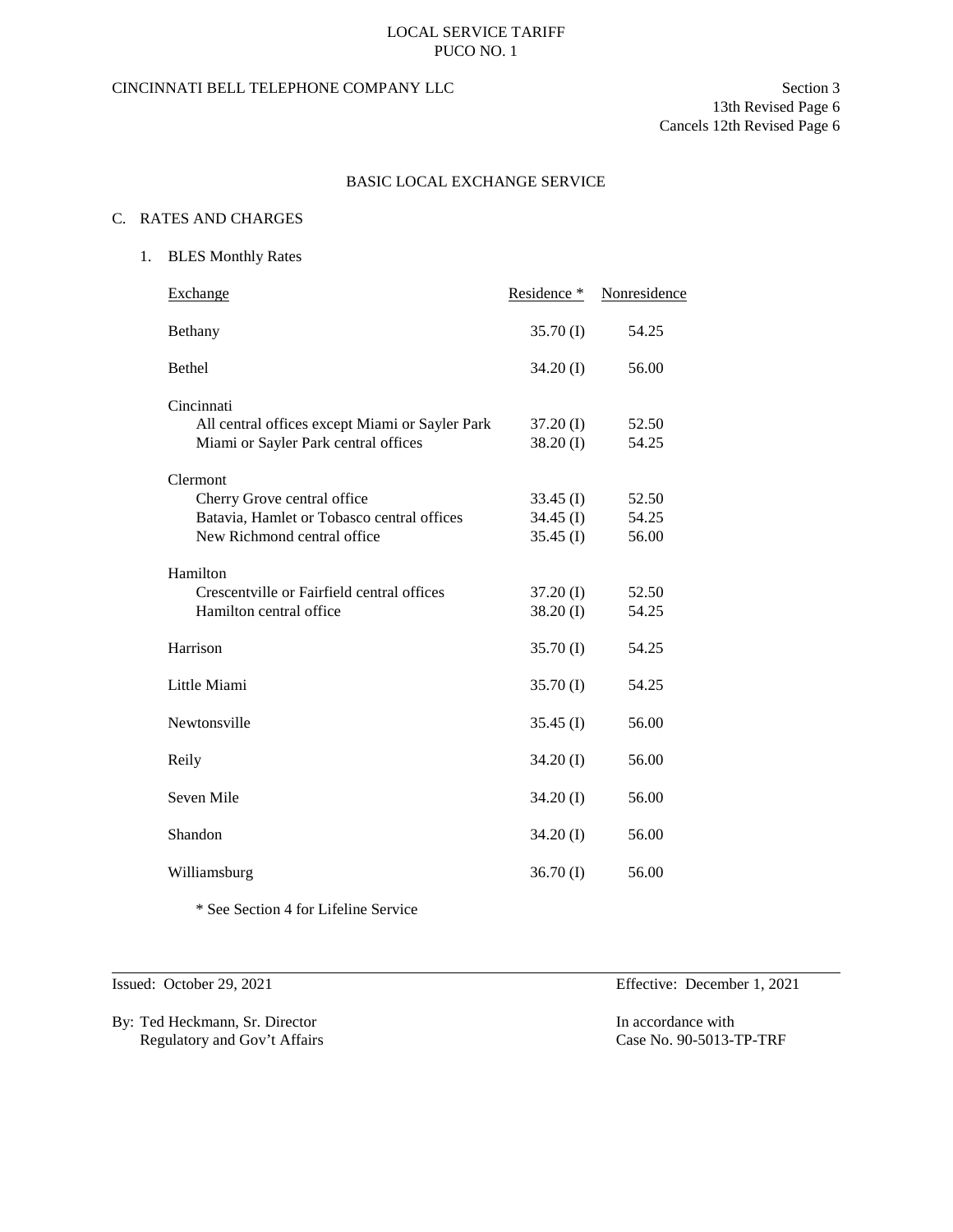### CINCINNATI BELL TELEPHONE COMPANY LLC Section 3

22nd Revised Page 7

Cancels 21st Revised Page 7

### BASIC LOCAL EXCHANGE SERVICE

## C. RATES AND CHARGES (Continued)

### 2. Maximum BLES Monthly Rates and Anniversary Dates

|                                                                                                                      |                                           | <b>MAXIMUM</b>          | Anniversary                                     |                   |
|----------------------------------------------------------------------------------------------------------------------|-------------------------------------------|-------------------------|-------------------------------------------------|-------------------|
| Exchange                                                                                                             | Residence *                               | Nonresidence            | Date                                            |                   |
| Bethany                                                                                                              | $37.70$ (I)                               | 55.50                   | Mar. 17, 2022                                   | (C)               |
| Bethel                                                                                                               | $36.20$ (I)                               | 57.25                   | Jan. 26, 2022                                   |                   |
| Cincinnati<br>All central offices except Miami or Sayler Park<br>Miami or Sayler Park central offices                | 39.20 $(I)$<br>$40.20$ (I)                | 53.75<br>55.50          | Mar. 17, 2022<br>Mar. 17, 2022                  | (C)<br>(C)        |
| Clermont<br>Cherry Grove central office<br>Batavia, Hamlet or Tobasco central offices<br>New Richmond central office | $35.45$ (I)<br>$36.45$ (I)<br>$37.45$ (I) | 53.75<br>55.50<br>57.25 | Mar. 17, 2022<br>Mar. 17, 2022<br>Mar. 17, 2022 | (C)<br>(C)<br>(C) |
| Hamilton<br>Crescentville or Fairfield central offices                                                               | $39.20$ (I)                               | 53.75                   | Mar. 17, 2022                                   | (C)               |
| Hamilton central office                                                                                              | $40.20$ (I)                               | 55.50                   | Mar. 17, 2022                                   | (C)               |
| Harrison                                                                                                             | $37.70$ (I)                               | 55.50                   | Mar. 17, 2022                                   | (C)               |
| Little Miami                                                                                                         | $37.70$ (I)                               | 55.50                   | Mar. 17, 2022                                   | (C)               |
| Newtonsville                                                                                                         | $37.45$ (I)                               | 57.25                   | Mar. 17, 2022                                   | (C)               |
| Reily                                                                                                                | 36.20                                     | 57.25                   | Jan. 26, 2022                                   |                   |
| Seven Mile                                                                                                           | 36.20                                     | 57.25                   | Jan. 26, 2022                                   |                   |
| Shandon                                                                                                              | 36.20                                     | 57.25                   | Jan. 26, 2022                                   |                   |
| Williamsburg                                                                                                         | $38.70$ (I)                               | 57.25                   | Mar. 17, 2022                                   | (C)               |

\* See Section 4 for Lifeline Service

By: Ted Heckmann, Sr. Director In accordance with<br>
Regulatory and Gov't Affairs<br>
Case No. 22-0198-TP-ZTA Regulatory and Gov't Affairs

Issued: March 15, 2022 Effective: March 17, 2022